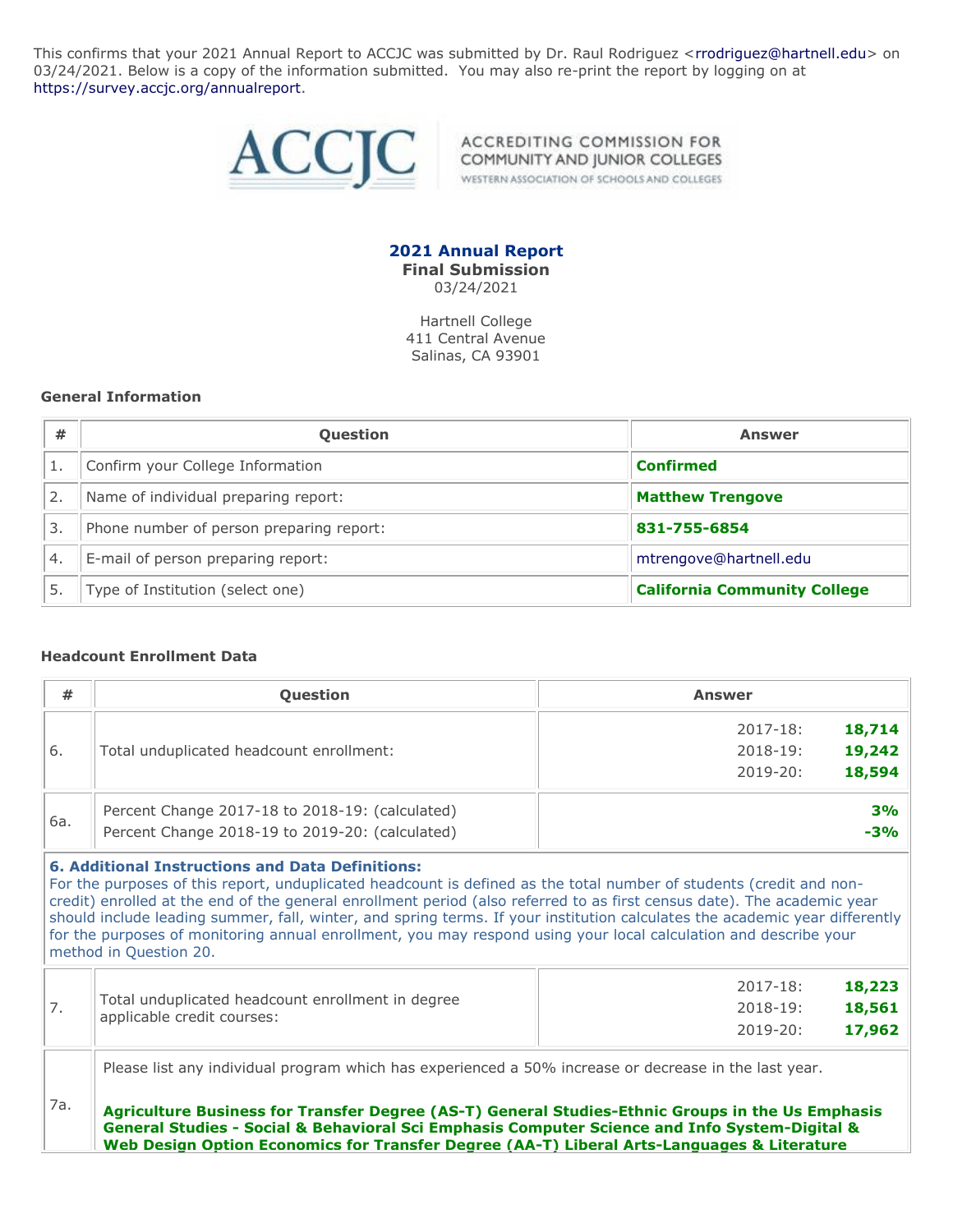#### **Emphasis Geology for Transfer Degree (AS-T) Public Health Science for Transfer Degree (AS-T) Advanced Automotive Technology Theater Arts & Cinema**

#### **7. Additional Instructions and Data Definitions:**

Per federal regulations, ACCJC is responsible for monitoring for significant program growth (or decline) that may potentially impact an institution's ability to meet Accreditation Standards. ACCJC does not determine what constitutes a program for colleges. For the purposes of this report, you may define degree-applicable credit programs as appropriate for the context of your institution's unique mission.

## **Distance Education and Correspondence Education**

| #             | <b>Question</b>                                                                                    | <b>Answer</b>                        |
|---------------|----------------------------------------------------------------------------------------------------|--------------------------------------|
| <sup>8.</sup> | Total unduplicated headcount enrollment in distance                                                | 3,497<br>2017-18<br>4,367<br>2018-19 |
|               | education in last three years:                                                                     | 4,947<br>2019-20                     |
| 8a.           | Percent Change 2017-18 to 2018-19: (calculated)<br>Percent Change 2018-19 to 2019-20: (calculated) | <b>25%</b><br><b>13%</b>             |

# **8. Additional Instructions and Data Definitions:**

Distance education is defined as education that uses technology to deliver instruction to students who are separated from the instructor(s) and to support regular and substantive interaction between the students and the instructor, either synchronously or asynchronously. For the purposes of this report, include only those courses that are 100% online in your calculation of unduplicated headcount enrollment for distance education. Do not include hybrid courses or courses in which all the class hours are face to face, but some material is posted online.

**IMPORTANT NOTE REGARDING DATA FROM SPRING 2020:** When calculating total DE enrollment for 2019-20, please include 100% online courses from summer 2019, fall 2019, and winter 2020. For Spring 2020, please include only courses that were originally scheduled as 100% online. Omit any courses that shifted to a distance modality due solely to the COVID-19 pandemic.

| Do you offer Correspondence Education? |  |
|----------------------------------------|--|
|----------------------------------------|--|

#### **9. Additional Instructions and Data Definitions:**

Correspondence education is defined as education in which (1) the institution provides instructional materials (and examinations on these materials), by mail or electronic transmission (including transmission via learning management system) to students who are separated from the instructor; and where (2) interaction between the instructor(s) and the student is limited, is not regular and substantive, and is primarily initiated by the student. Online courses or online portions of courses which primarily involve paperwork (e.g., reading textbook and other materials posted by the instructor, taking examinations, and submitting assignments) will fall within the definition of correspondence education rather than distance education. If the online portion of a class meets the definition of correspondence education, then even if the class also meets on site, it will be considered a correspondence education course for Title IV qualification purposes. Correspondence education is not considered distance education within the U.S. Department of Education definition (see question 8, above).

## **Federal Data**

| #                                                                                    | <b>Question</b>                                                                                                                                                                                                                                                                                                                                                                                                             | <b>Answer</b>                        |
|--------------------------------------------------------------------------------------|-----------------------------------------------------------------------------------------------------------------------------------------------------------------------------------------------------------------------------------------------------------------------------------------------------------------------------------------------------------------------------------------------------------------------------|--------------------------------------|
| List the Graduation Rate per the US Education Department College<br>10.<br>Scorecard |                                                                                                                                                                                                                                                                                                                                                                                                                             | $21 \%$                              |
| time.                                                                                | <b>10. Additional Instructions and Data Definitions:</b><br>The US Education Department College Scorecard can be accessed at https://collegescorecard.ed.gov/. Enter your<br>institution's name in the search box to find the current graduation rate. For the purposes of the College Scorecard,<br>graduation rate is defined as the share of students who graduated within 8 years of entering this school for the first |                                      |
|                                                                                      | If your college relies on another source for reporting success metrics.                                                                                                                                                                                                                                                                                                                                                     | <b>CCCCO Student Success Metrics</b> |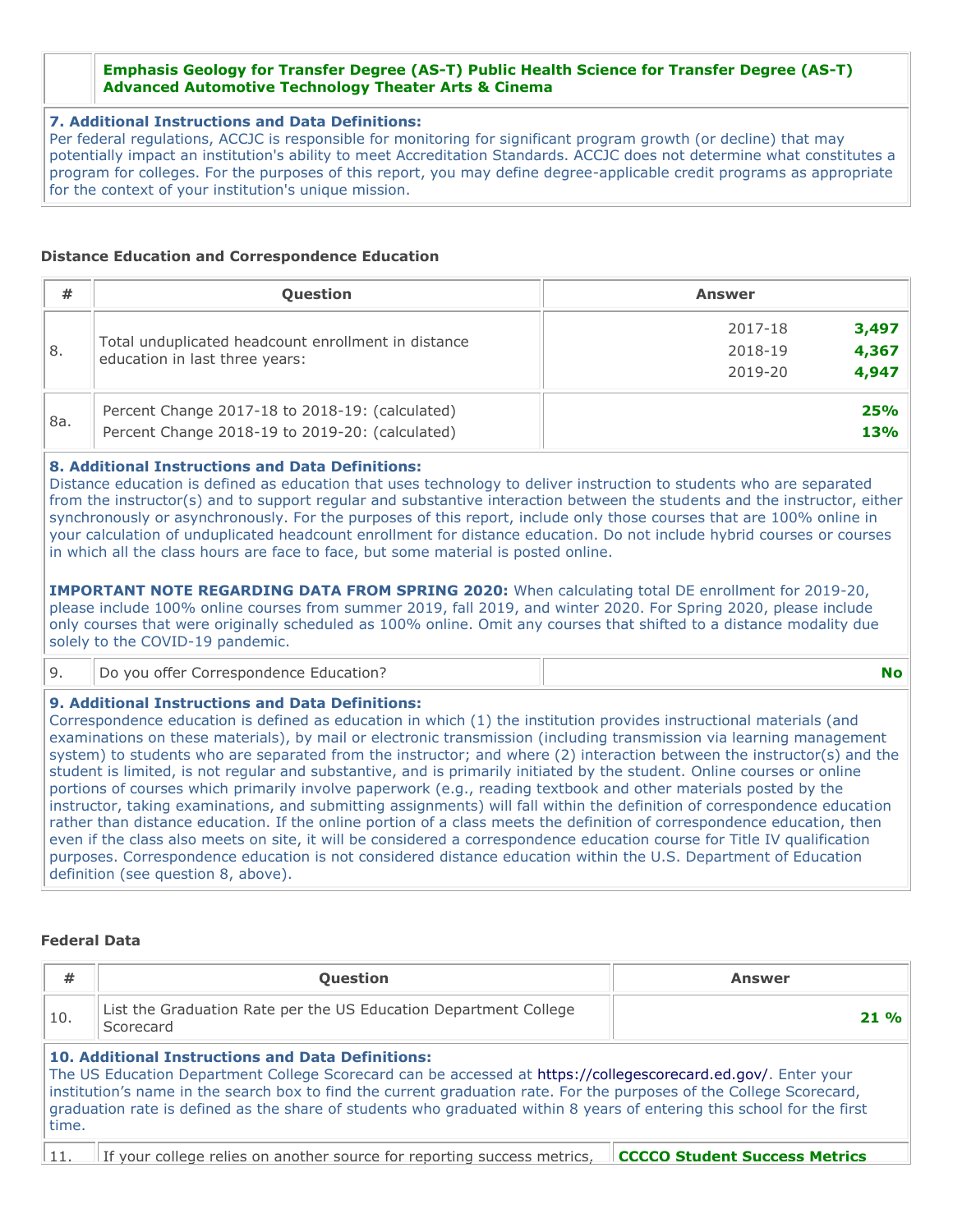|      | please identify the source. Click all that apply.                                                                                           | dashboard (Scorecard)        |
|------|---------------------------------------------------------------------------------------------------------------------------------------------|------------------------------|
| 112. | Please provide a link to the exact page on your institution's website<br>that displays its most recent listing of student achievement data. | See item 20 for information. |
|      | 12. Additional Instructions and Data Definitions:                                                                                           |                              |

ACCJC will include a link to this page in your institution's entry in the ACCJC Directory of Accredited Institutions [\(https://accjc.org/find-an-institution](https://accjc.org/find-an-institution)). This reporting and monitoring requirement supports ACCJC's recognition by the Council of Higher Education Accreditation (CHEA) and is aligned with ACCJC's Accreditation Standard I.C.3 and Eligibility Requirement 19.

# **Student Achievement Data**

| #                                                                                                                                | Question                                                                                                                                                                                                                                                                                                                                                                                                            | <b>Answer</b>            |             |             |  |
|----------------------------------------------------------------------------------------------------------------------------------|---------------------------------------------------------------------------------------------------------------------------------------------------------------------------------------------------------------------------------------------------------------------------------------------------------------------------------------------------------------------------------------------------------------------|--------------------------|-------------|-------------|--|
|                                                                                                                                  | <b>Course Completion Rates</b>                                                                                                                                                                                                                                                                                                                                                                                      |                          |             |             |  |
| List your Institution-Set Standard (floor) for successful                                                                        |                                                                                                                                                                                                                                                                                                                                                                                                                     | 2017-18                  | 2018-19     | 2019-20     |  |
| 13.                                                                                                                              | student course completion rate:                                                                                                                                                                                                                                                                                                                                                                                     | 68 %                     | 68 %        | 71 %        |  |
| 13a                                                                                                                              | List your stretch goal (aspirational) for successful student                                                                                                                                                                                                                                                                                                                                                        | 2017-18                  | 2018-19     | 2019-20     |  |
|                                                                                                                                  | course completion rate:                                                                                                                                                                                                                                                                                                                                                                                             | N/A                      | N/A         | 87 %        |  |
| 13 <sub>b</sub>                                                                                                                  |                                                                                                                                                                                                                                                                                                                                                                                                                     | 2017-18                  | 2018-19     | 2019-20     |  |
|                                                                                                                                  | List the actual successful student course completion rate:                                                                                                                                                                                                                                                                                                                                                          | <b>77 %</b>              | <b>76 %</b> | <b>76 %</b> |  |
|                                                                                                                                  | For the purposes of this report, the successful course completion rate is calculated as the number of student<br>completions with a grade of C or better divided by the number of students enrolled in the course. If your institution<br>calculates successful course completion differently, you may respond using your local calculation and describe your<br>methodology in Question 20.<br><b>Certificates</b> |                          |             |             |  |
|                                                                                                                                  |                                                                                                                                                                                                                                                                                                                                                                                                                     |                          |             |             |  |
| Type of Institute-set standard for certificates (Please Select<br>14.<br><b>Number of certificates</b><br>Number or Percentage): |                                                                                                                                                                                                                                                                                                                                                                                                                     |                          |             |             |  |
|                                                                                                                                  | If Number-Other or Percent-other, please describe:                                                                                                                                                                                                                                                                                                                                                                  |                          |             |             |  |
| 14a                                                                                                                              | List your Institution-Set Standard (floor) for certificates:                                                                                                                                                                                                                                                                                                                                                        | 2017-18                  | 2018-19     | 2019-20     |  |
|                                                                                                                                  |                                                                                                                                                                                                                                                                                                                                                                                                                     | 428                      | 428         | 703         |  |
| 14 <sub>b</sub>                                                                                                                  |                                                                                                                                                                                                                                                                                                                                                                                                                     | 2017-18                  | 2018-19     | 2019-20     |  |
|                                                                                                                                  | List your stretch goal (aspirational) for certificates:                                                                                                                                                                                                                                                                                                                                                             | N/A                      | N/A         | 1,016       |  |
|                                                                                                                                  |                                                                                                                                                                                                                                                                                                                                                                                                                     | 2017-18                  | 2018-19     | 2019-20     |  |
| 14c.                                                                                                                             | List actual number or percentage of certificates:                                                                                                                                                                                                                                                                                                                                                                   | 829                      | 948         | 971         |  |
|                                                                                                                                  | <b>14. Additional Instructions and Data Definitions:</b><br>For purposes of this report, include only those certificates which are awarded with 16 or more units.                                                                                                                                                                                                                                                   |                          |             |             |  |
|                                                                                                                                  | <b>Associate Degree (A.A./A.S.)</b>                                                                                                                                                                                                                                                                                                                                                                                 |                          |             |             |  |
| 15.                                                                                                                              | Type of Institute-set standard for degrees awarded (Please<br>Select Number or Percentage):                                                                                                                                                                                                                                                                                                                         | <b>Number of degrees</b> |             |             |  |
|                                                                                                                                  | If Number-Other or Percent-other, please describe:                                                                                                                                                                                                                                                                                                                                                                  |                          |             |             |  |
| 15a                                                                                                                              | List your Institution-Set Standard (floor) for degrees:                                                                                                                                                                                                                                                                                                                                                             | 2017-18                  | 2018-19     | 2019-20     |  |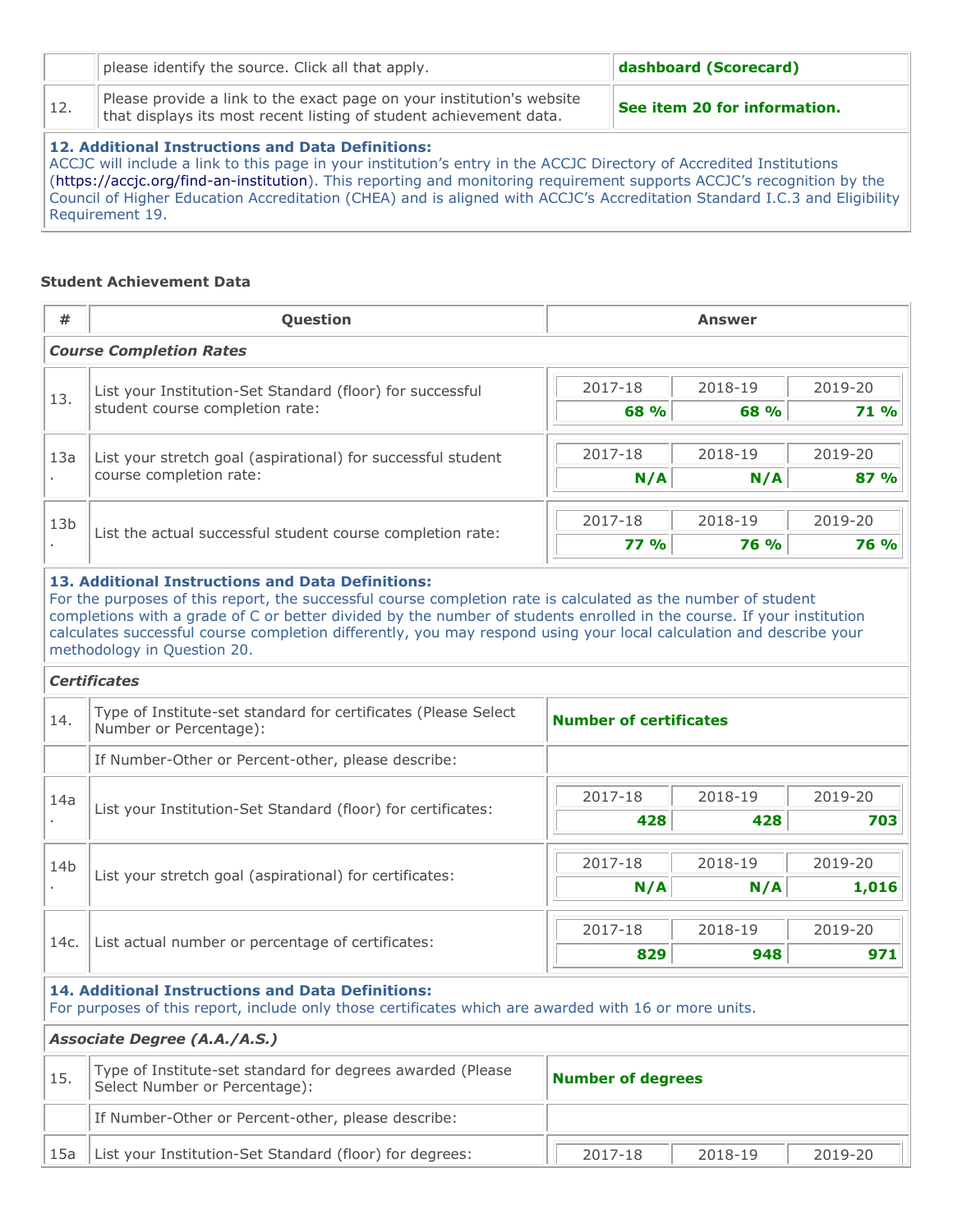|                                                                                                                                                                                                                                                                                                                                                                                                                                                                                                                                                                                                                                                                                                                                                                                                                                                                                                                                                                                                                                                                                                                                                                                                        |                                                                                                                                                                                                                                                                                                                           |       |                           |                                | 698                        | 698                  | 996                  |
|--------------------------------------------------------------------------------------------------------------------------------------------------------------------------------------------------------------------------------------------------------------------------------------------------------------------------------------------------------------------------------------------------------------------------------------------------------------------------------------------------------------------------------------------------------------------------------------------------------------------------------------------------------------------------------------------------------------------------------------------------------------------------------------------------------------------------------------------------------------------------------------------------------------------------------------------------------------------------------------------------------------------------------------------------------------------------------------------------------------------------------------------------------------------------------------------------------|---------------------------------------------------------------------------------------------------------------------------------------------------------------------------------------------------------------------------------------------------------------------------------------------------------------------------|-------|---------------------------|--------------------------------|----------------------------|----------------------|----------------------|
|                                                                                                                                                                                                                                                                                                                                                                                                                                                                                                                                                                                                                                                                                                                                                                                                                                                                                                                                                                                                                                                                                                                                                                                                        |                                                                                                                                                                                                                                                                                                                           |       |                           | 2017-18                        |                            | 2018-19              | 2019-20              |
|                                                                                                                                                                                                                                                                                                                                                                                                                                                                                                                                                                                                                                                                                                                                                                                                                                                                                                                                                                                                                                                                                                                                                                                                        |                                                                                                                                                                                                                                                                                                                           |       |                           |                                | N/A                        | N/A                  | 1,439                |
|                                                                                                                                                                                                                                                                                                                                                                                                                                                                                                                                                                                                                                                                                                                                                                                                                                                                                                                                                                                                                                                                                                                                                                                                        |                                                                                                                                                                                                                                                                                                                           |       |                           | 2017-18                        |                            | 2018-19              | 2019-20              |
| 15 <sub>b</sub><br>List your stretch goal (aspirational) for degrees:<br>List actual number or percentage of degrees:<br>15c.<br><b>Bachelor's Degree (B.A./B.S.)</b><br>16.<br>Does your college offer a Bachelor's Degree (B.A./B.S.)?<br><b>Transfer</b><br>Type of Institute-set standard for transfers(Please Select<br>17.<br>Number or Percentage):<br>If Number-Other or Percent-other, please describe:<br>17a<br>List your Institution-Set Standard (floor) for the students who<br>transfer to a 4-year college/university:<br>17 <sub>b</sub><br>List your stretch goal (aspirational) for the students who<br>transfer to a 4-year college/university:<br>List actual number of the number or percentage of students<br>17c.<br>who transfer to a 4-year college/university:<br><b>Licensure Examination Pass Rates</b><br>Examination pass rates in programs for which students must pass a licensure examination in order to work in<br>their field of study:<br>Institution<br>Exam<br>(National,<br>set<br>standard<br>State,<br>18.<br>$(\%)$ (Floor)<br>Program<br>Other)<br>86 %<br><b>Registered Nursing</b><br><b>State</b><br><b>Vocational Nursing</b><br>80 %<br><b>State</b> |                                                                                                                                                                                                                                                                                                                           |       | 1,314                     | 1,528                          | 1,539                      |                      |                      |
|                                                                                                                                                                                                                                                                                                                                                                                                                                                                                                                                                                                                                                                                                                                                                                                                                                                                                                                                                                                                                                                                                                                                                                                                        |                                                                                                                                                                                                                                                                                                                           |       |                           |                                |                            |                      |                      |
|                                                                                                                                                                                                                                                                                                                                                                                                                                                                                                                                                                                                                                                                                                                                                                                                                                                                                                                                                                                                                                                                                                                                                                                                        |                                                                                                                                                                                                                                                                                                                           |       |                           | <b>No</b>                      |                            |                      |                      |
|                                                                                                                                                                                                                                                                                                                                                                                                                                                                                                                                                                                                                                                                                                                                                                                                                                                                                                                                                                                                                                                                                                                                                                                                        |                                                                                                                                                                                                                                                                                                                           |       |                           |                                |                            |                      |                      |
|                                                                                                                                                                                                                                                                                                                                                                                                                                                                                                                                                                                                                                                                                                                                                                                                                                                                                                                                                                                                                                                                                                                                                                                                        |                                                                                                                                                                                                                                                                                                                           |       |                           |                                | <b>Number of transfers</b> |                      |                      |
|                                                                                                                                                                                                                                                                                                                                                                                                                                                                                                                                                                                                                                                                                                                                                                                                                                                                                                                                                                                                                                                                                                                                                                                                        |                                                                                                                                                                                                                                                                                                                           |       |                           |                                |                            |                      |                      |
|                                                                                                                                                                                                                                                                                                                                                                                                                                                                                                                                                                                                                                                                                                                                                                                                                                                                                                                                                                                                                                                                                                                                                                                                        |                                                                                                                                                                                                                                                                                                                           |       |                           | 2017-18                        |                            | 2018-19              | 2019-20              |
|                                                                                                                                                                                                                                                                                                                                                                                                                                                                                                                                                                                                                                                                                                                                                                                                                                                                                                                                                                                                                                                                                                                                                                                                        |                                                                                                                                                                                                                                                                                                                           |       |                           |                                | 535                        | 535                  | 535                  |
|                                                                                                                                                                                                                                                                                                                                                                                                                                                                                                                                                                                                                                                                                                                                                                                                                                                                                                                                                                                                                                                                                                                                                                                                        |                                                                                                                                                                                                                                                                                                                           |       |                           | 2017-18                        |                            | 2018-19              | 2019-20              |
|                                                                                                                                                                                                                                                                                                                                                                                                                                                                                                                                                                                                                                                                                                                                                                                                                                                                                                                                                                                                                                                                                                                                                                                                        |                                                                                                                                                                                                                                                                                                                           |       |                           |                                | N/A                        | N/A                  | N/A                  |
|                                                                                                                                                                                                                                                                                                                                                                                                                                                                                                                                                                                                                                                                                                                                                                                                                                                                                                                                                                                                                                                                                                                                                                                                        |                                                                                                                                                                                                                                                                                                                           |       |                           | 2017-18                        |                            | 2018-19              | 2019-20              |
|                                                                                                                                                                                                                                                                                                                                                                                                                                                                                                                                                                                                                                                                                                                                                                                                                                                                                                                                                                                                                                                                                                                                                                                                        |                                                                                                                                                                                                                                                                                                                           |       |                           |                                | 792                        | 804                  | 756                  |
|                                                                                                                                                                                                                                                                                                                                                                                                                                                                                                                                                                                                                                                                                                                                                                                                                                                                                                                                                                                                                                                                                                                                                                                                        |                                                                                                                                                                                                                                                                                                                           |       |                           |                                |                            |                      |                      |
|                                                                                                                                                                                                                                                                                                                                                                                                                                                                                                                                                                                                                                                                                                                                                                                                                                                                                                                                                                                                                                                                                                                                                                                                        |                                                                                                                                                                                                                                                                                                                           |       |                           |                                |                            |                      |                      |
|                                                                                                                                                                                                                                                                                                                                                                                                                                                                                                                                                                                                                                                                                                                                                                                                                                                                                                                                                                                                                                                                                                                                                                                                        |                                                                                                                                                                                                                                                                                                                           |       |                           |                                |                            |                      |                      |
|                                                                                                                                                                                                                                                                                                                                                                                                                                                                                                                                                                                                                                                                                                                                                                                                                                                                                                                                                                                                                                                                                                                                                                                                        |                                                                                                                                                                                                                                                                                                                           |       |                           | Stretch                        |                            |                      |                      |
|                                                                                                                                                                                                                                                                                                                                                                                                                                                                                                                                                                                                                                                                                                                                                                                                                                                                                                                                                                                                                                                                                                                                                                                                        |                                                                                                                                                                                                                                                                                                                           |       |                           | (Aspirational)<br>Goal $(\% )$ | 2017-18<br>Pass Rate       | 2018-19<br>Pass Rate | 2019-20<br>Pass Rate |
|                                                                                                                                                                                                                                                                                                                                                                                                                                                                                                                                                                                                                                                                                                                                                                                                                                                                                                                                                                                                                                                                                                                                                                                                        |                                                                                                                                                                                                                                                                                                                           |       |                           | 100 %                          | 100 %                      | 100 %                | <b>90 %</b>          |
|                                                                                                                                                                                                                                                                                                                                                                                                                                                                                                                                                                                                                                                                                                                                                                                                                                                                                                                                                                                                                                                                                                                                                                                                        |                                                                                                                                                                                                                                                                                                                           |       |                           | 100 %                          | 95 %                       | 89 %                 | 100 %                |
| <b>Respiratory Care Practitioner</b><br><b>75 %</b><br><b>State</b>                                                                                                                                                                                                                                                                                                                                                                                                                                                                                                                                                                                                                                                                                                                                                                                                                                                                                                                                                                                                                                                                                                                                    |                                                                                                                                                                                                                                                                                                                           | 100 % | 100 %                     | 87 %                           | 94 %                       |                      |                      |
|                                                                                                                                                                                                                                                                                                                                                                                                                                                                                                                                                                                                                                                                                                                                                                                                                                                                                                                                                                                                                                                                                                                                                                                                        | 18. Additional Instructions and Data Definitions:<br>Report only those programs for which a license or other similar examination is required before students can qualify for<br>employment in their chosen field of study, and where there were at least 10 students who completed the program in the<br>designated year. |       |                           |                                |                            |                      |                      |
|                                                                                                                                                                                                                                                                                                                                                                                                                                                                                                                                                                                                                                                                                                                                                                                                                                                                                                                                                                                                                                                                                                                                                                                                        | <b>Employment rates for Career and Technical Education students</b>                                                                                                                                                                                                                                                       |       |                           |                                |                            |                      |                      |
|                                                                                                                                                                                                                                                                                                                                                                                                                                                                                                                                                                                                                                                                                                                                                                                                                                                                                                                                                                                                                                                                                                                                                                                                        | Job placement rates for students completing certificate programs and CTE (career-technical education) degrees:                                                                                                                                                                                                            |       |                           |                                |                            |                      |                      |
|                                                                                                                                                                                                                                                                                                                                                                                                                                                                                                                                                                                                                                                                                                                                                                                                                                                                                                                                                                                                                                                                                                                                                                                                        | set                                                                                                                                                                                                                                                                                                                       |       | Institution               | Stretch                        | 2017-18<br>Job             | 2018-19<br>Job       | 2019-20<br>Job       |
|                                                                                                                                                                                                                                                                                                                                                                                                                                                                                                                                                                                                                                                                                                                                                                                                                                                                                                                                                                                                                                                                                                                                                                                                        | Program                                                                                                                                                                                                                                                                                                                   |       | standard<br>$(\%)(Floor)$ | (Aspirational)<br>Goal $(% )$  | Placement<br>Rate          | Placement<br>Rate    | Placement<br>Rate    |
| 19.                                                                                                                                                                                                                                                                                                                                                                                                                                                                                                                                                                                                                                                                                                                                                                                                                                                                                                                                                                                                                                                                                                                                                                                                    | <b>Agriculture and Industrial Technology:</b><br><b>Production</b>                                                                                                                                                                                                                                                        |       | <b>76 %</b>               | 100 %                          | 100 %                      | 100 %                | 87.5 %               |
|                                                                                                                                                                                                                                                                                                                                                                                                                                                                                                                                                                                                                                                                                                                                                                                                                                                                                                                                                                                                                                                                                                                                                                                                        | <b>Business Administration</b>                                                                                                                                                                                                                                                                                            |       | <b>75 %</b>               | 92%                            | 85.7 %                     | 87%                  | 78.9 %               |
|                                                                                                                                                                                                                                                                                                                                                                                                                                                                                                                                                                                                                                                                                                                                                                                                                                                                                                                                                                                                                                                                                                                                                                                                        |                                                                                                                                                                                                                                                                                                                           |       |                           |                                |                            |                      |                      |
|                                                                                                                                                                                                                                                                                                                                                                                                                                                                                                                                                                                                                                                                                                                                                                                                                                                                                                                                                                                                                                                                                                                                                                                                        | <b>Computer Science and Information</b><br><b>Systems-Computer Science</b>                                                                                                                                                                                                                                                |       | 59 %                      | 82 %                           | <b>78.8%</b>               | <b>72.7 %</b>        | 86.4 %               |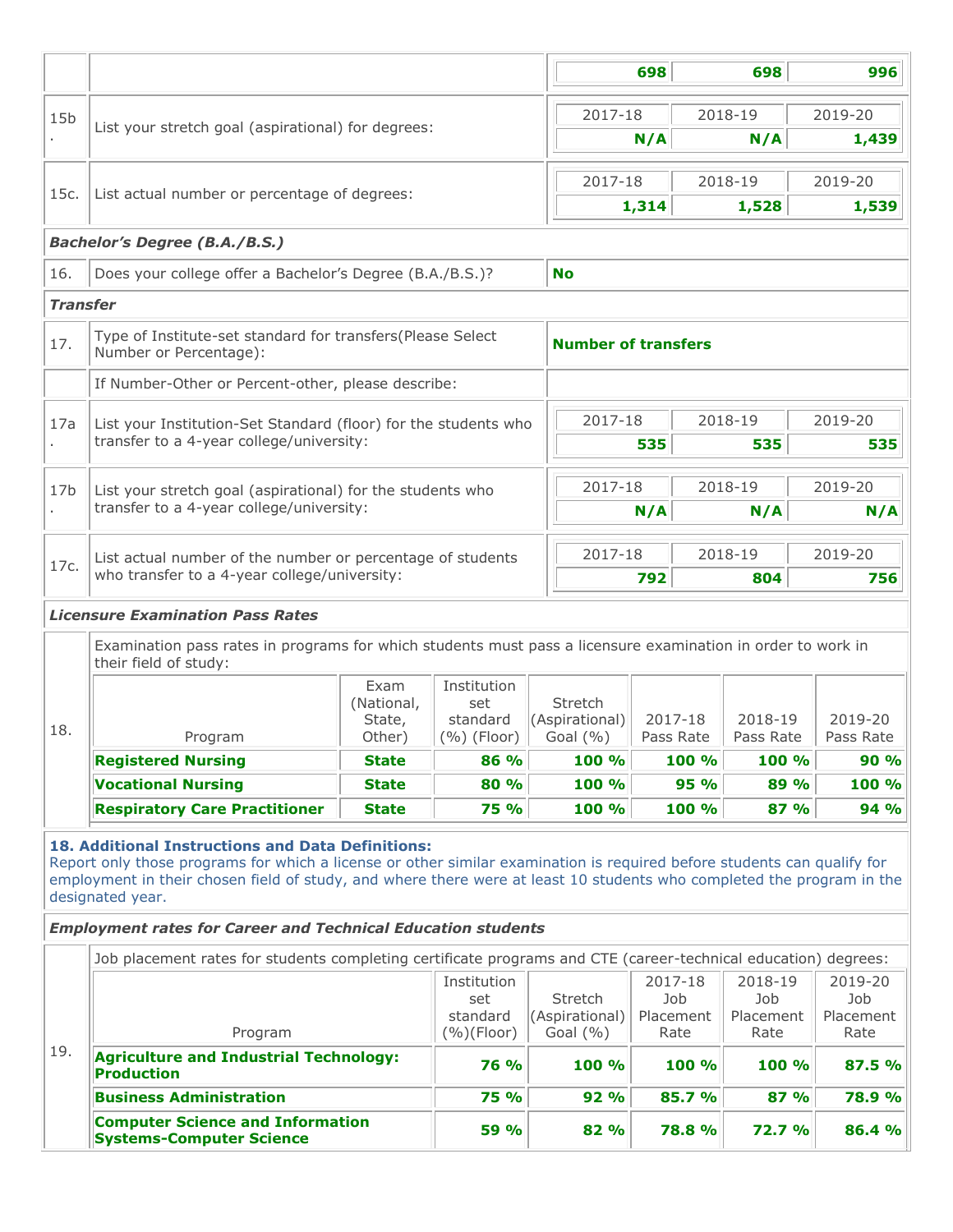| Advanced Automotive Technology   | 63 %        | 100% | 92.3% | 86.7% | 87.5 % |
|----------------------------------|-------------|------|-------|-------|--------|
| <b>Registered Nursing</b>        | <b>75 %</b> | 100% | 96.4% | 93.8% | 94.6 % |
| <b>Vocational Nursing</b>        | 65 %        | 100% | 86.2% | 95.8% | 100 %  |
| <b>Early Childhood Education</b> | <b>76 %</b> | 93%  | 87.5% | 87.5% | 84.4 % |
| Administration of Justice        | <b>68 %</b> | 94%  | 91.9% | 83.5% | 89.8%  |

**19. Additional Instructions and Data Definitions:**For the purposes of the Annual Report, Job Placement Rate is defined as the percentage of students who are employed in the year following completion of a CTE (career-technical education) certificate or degree program. (This means that the denominator for the 2019-20 job placement rate will be the number of students who completed the program in 2018-19.) Report only those programs with a minimum of 10 students in the completion year. For example, if a program had 9 students complete in 2018-19, you do not need to report a job placement rate for 2019-20. Report only those programs for which reliable data are available. If your institution has defined its job placement rate differently than what is described above, you may complete this question using your local definition provided that you describe this definition in Question 20.

# **Other Information**

|              | Q7a: Calculations for 50% increase/decrease were based on the number of academic programs<br>student selected during the 2018-19AY and/or 2019-20AY, which aligns with procedures applied in<br>other reports (e.g., the Metrics for Annual Program Review Report).                                                                                                                                                                                     |
|--------------|---------------------------------------------------------------------------------------------------------------------------------------------------------------------------------------------------------------------------------------------------------------------------------------------------------------------------------------------------------------------------------------------------------------------------------------------------------|
|              | Q10. The College Scorecard reports a completion rate of 21%, while CollegeNavigator.gov has a<br>completion rate of 36% for the same cohort (e.g., overall graduation for students who began their<br>studies in fall 2016).                                                                                                                                                                                                                            |
|              | The criteria outlined in the College Scorecard is: $\hat{a}$ CoeThe graduation rate for degree granting schools<br>is the proportion of entering students that graduated at this school within 8 years of entry,<br>regardless of their full-time/part-time status or prior postsecondary experience. Graduation is<br>measured 8 years after entry, irrespective of the award sought or award obtained.â $C$                                           |
| mission. âCœ | The College Navigator is based on the $\hat{a}C\hat{c}\hat{a}C_1^{\dagger}$ number of students entering the institution as full-<br>time, first-time, degree/certificate-seeking undergraduate students in a particular year (cohort), by<br>race/ethnicity and gender; the number completing their program within 150 percent of normal time<br>to completion; the number that transfer to other institutions if transfer is part of the institution's |
|              | We report the College Scorecard data because references this specific dashboard.                                                                                                                                                                                                                                                                                                                                                                        |
|              | College Scorecard: https://collegescorecard.ed.gov/search/?<br>id=115393&name=Hartnell%20College&page=0&sort=completion_rate:desc                                                                                                                                                                                                                                                                                                                       |
|              | College Navigator/Retention & Graduation: https://nces.ed.gov/collegenavigator/?<br>q=Hartnell+College&s=all&id=115393#retgrad                                                                                                                                                                                                                                                                                                                          |
|              | Q12. We don't have a public facing website of student achievement data. A link for off-campus<br>access is currently under development, but has not been released at the time of this report.                                                                                                                                                                                                                                                           |
| <b>20AY.</b> | Q13a, 14a, 15a: The floor Institutional Set Standards were revised for the 2019-20AY.<br>Q13b, 14b, 15b: The aspirational/stretch Institutional Set Standards were created for the 2019-                                                                                                                                                                                                                                                                |
|              | Q17a: There is typically an 18-month lag in reporting transfer data, so the institutional floor<br>standards will be updated next year to align with the 2019-24 Strategic Plan<br>Q17b: There are no aspirational/stretch standards for this report, as they will be applied in the next<br>report (e.g., 2022SP).                                                                                                                                     |